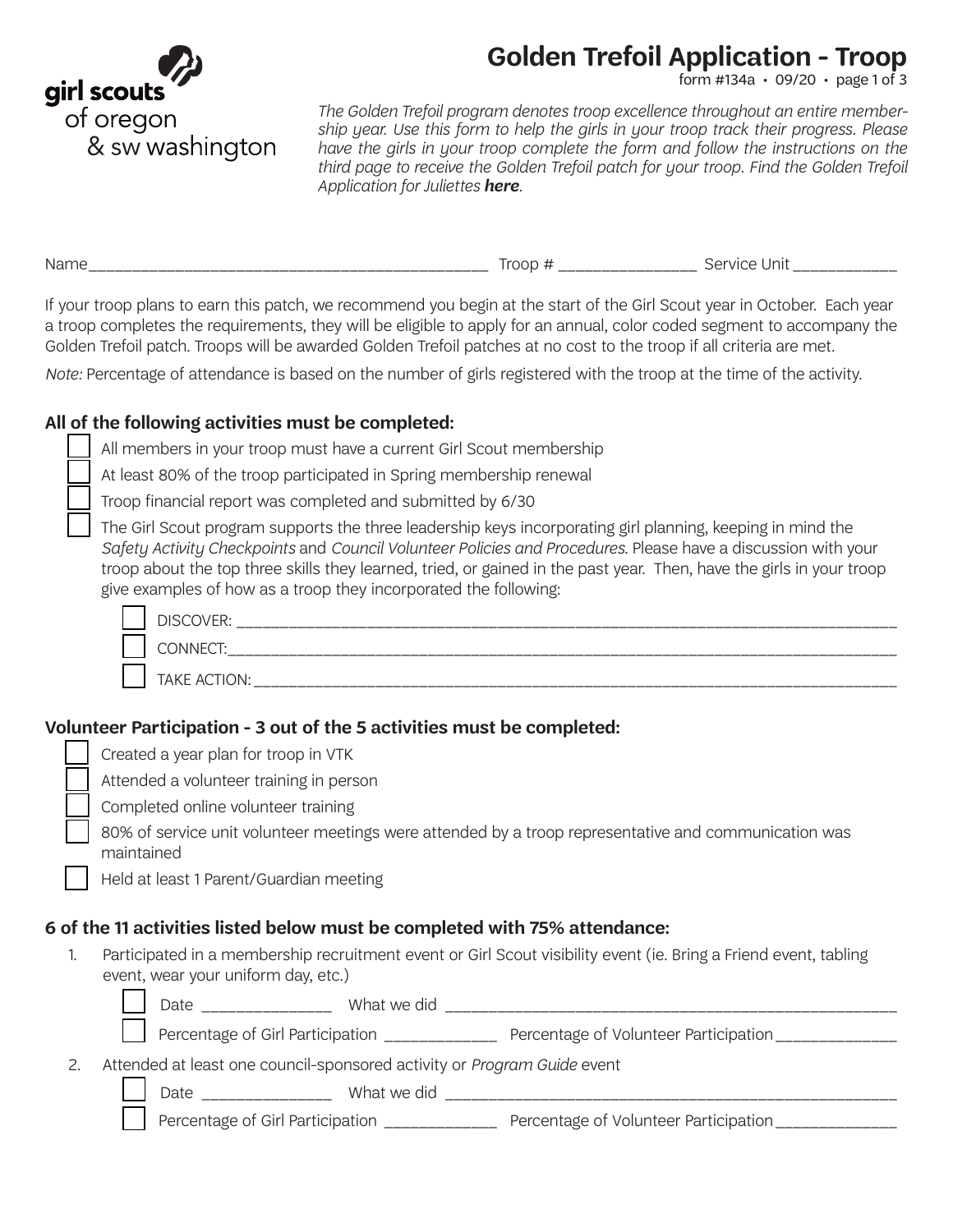**Golden Trefoil Application - Troop**

form #134a • 09/20 • page 2 of 3

| 3.  | Attended at least one Service Unit-/Troop-hosted event                                                        |                                                                                                                |                                                                                                               |  |  |
|-----|---------------------------------------------------------------------------------------------------------------|----------------------------------------------------------------------------------------------------------------|---------------------------------------------------------------------------------------------------------------|--|--|
|     |                                                                                                               |                                                                                                                |                                                                                                               |  |  |
|     |                                                                                                               | Percentage of Girl Participation _______________ Percentage of Volunteer Participation ____________            |                                                                                                               |  |  |
| 4.  | Participated in <b>both</b> council-sponsored product programs                                                |                                                                                                                |                                                                                                               |  |  |
|     |                                                                                                               |                                                                                                                |                                                                                                               |  |  |
|     | step of the Golden Trefoil.                                                                                   |                                                                                                                | * Troops who are not assigned a number prior to the Troop Qualification deadline do not need to complete this |  |  |
|     |                                                                                                               | Girl Scout Cookie Program sales: Troop/girl goal ________________________________ Was it reached? ____________ |                                                                                                               |  |  |
| 5.  | Took part in a Take Action project or Service Project                                                         |                                                                                                                |                                                                                                               |  |  |
|     |                                                                                                               |                                                                                                                |                                                                                                               |  |  |
|     |                                                                                                               |                                                                                                                |                                                                                                               |  |  |
|     | Percentage of Girl Participation ________________ Percentage of Volunteer Participation ___________           |                                                                                                                |                                                                                                               |  |  |
| 6.  | Participated in activities within three of the four program pillars                                           |                                                                                                                |                                                                                                               |  |  |
|     |                                                                                                               |                                                                                                                | Outdoor________________________________ % Girl Participation _____ % Volunteer Participation _____            |  |  |
|     |                                                                                                               | Life Skills _______________________________ % Girl Participation _____ % Volunteer Participation _____         |                                                                                                               |  |  |
|     |                                                                                                               | STEM _________________________________ % Girl Participation _____ % Volunteer Participation _____              |                                                                                                               |  |  |
|     |                                                                                                               |                                                                                                                | Entrepreneurship _____________________ % Girl Participation _____ % Volunteer Participation _____             |  |  |
| 7.  | Participated in a Girl Scout Ceremony (investiture/rededication, court of awards, formal flag ceremony, etc.) |                                                                                                                |                                                                                                               |  |  |
|     |                                                                                                               |                                                                                                                |                                                                                                               |  |  |
|     |                                                                                                               |                                                                                                                | Percentage of Girl Participation _______________ Percentage of Volunteer Participation ____________           |  |  |
| 8.  | Participated in a troop discussion about Highest Awards                                                       |                                                                                                                |                                                                                                               |  |  |
|     |                                                                                                               |                                                                                                                |                                                                                                               |  |  |
|     | Percentage of Girl Participation _______________ Percentage of Volunteer Participation ____________           |                                                                                                                |                                                                                                               |  |  |
| 9.  | Participated in a troop discussion about travel goals                                                         |                                                                                                                |                                                                                                               |  |  |
|     |                                                                                                               |                                                                                                                |                                                                                                               |  |  |
|     | Check all that apply:                                                                                         |                                                                                                                |                                                                                                               |  |  |
|     | Participated in Day Trip with troop                                                                           |                                                                                                                |                                                                                                               |  |  |
|     | Participated in Overnight with troop                                                                          |                                                                                                                |                                                                                                               |  |  |
|     | Made a plan for Future Travel with troop                                                                      |                                                                                                                |                                                                                                               |  |  |
|     |                                                                                                               | Percentage of Girl Participation ________________ Percentage of Volunteer Participation ___________            |                                                                                                               |  |  |
| 10. | The troop participated in a discussion/activity about the following three special Girl Scout days:            |                                                                                                                |                                                                                                               |  |  |
|     | Juliette Gordon Low's birthday/Founders Day (October 31)                                                      |                                                                                                                |                                                                                                               |  |  |
|     | World Thinking Day (February 22)                                                                              |                                                                                                                |                                                                                                               |  |  |
|     |                                                                                                               |                                                                                                                |                                                                                                               |  |  |
|     | Girl Scout Week/birthday (March 12)                                                                           |                                                                                                                |                                                                                                               |  |  |
|     |                                                                                                               |                                                                                                                |                                                                                                               |  |  |
|     |                                                                                                               |                                                                                                                |                                                                                                               |  |  |